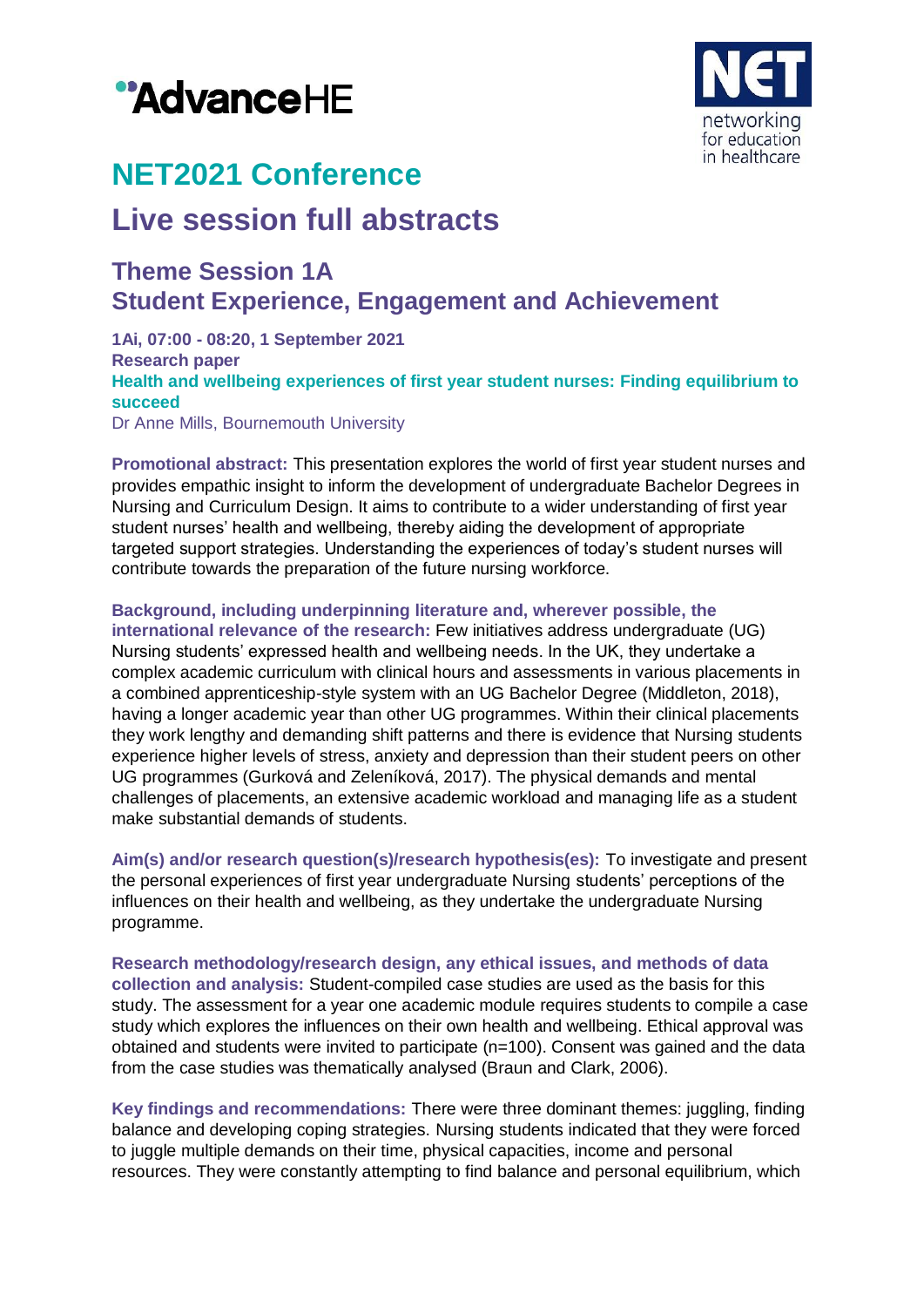either challenged their coping strategies or led to the development of new coping strategies to support their emotional, mental and physical life in addition to the programme workload requirements. This work has implications for Nurse Education and curriculum development. In order to have, and retain, a healthy and resilient future nursing workforce, the profession, nursing regulators and educators must avoid placing unmanageable burdens on students. Nursing programmes should seek to support and improve student health and wellbeing whilst, meeting professional requirements.

**Three key points to indicate how your work contributes to knowledge development within the selected theme:**

- 1. Exploring the world of first year student nurses provides empathic insight to inform the development of undergraduate Bachelor Degrees in Nursing and Curriculum Design.
- 2. Contributes to a wider understanding of first year student nurses' health and wellbeing; thereby aiding the development of appropriate targeted support strategies.
- 3. Understanding the experiences of today's student nurses contributes towards the preparation of the future workforce.

#### **References:**

Braun, V. & Clarke, V. (2006) 'Using thematic analysis in psychology'. *Qualitative Research in Psychology*, 3, 77–101.

Gurková, E. & Zeleníková, R. (2018) 'Nursing students' perceived stress, coping strategies, health and supervisory approaches in clinical practice: A Slovak and Czech perspective.' *Nurse Education Today* 65, 4-10.

Middleton ,C. (2018) 'Morale in nursing students: a priority for nurse retention.' *Journal Advanced Nursing,* 74(8),1740.

**Keywords:** Nursing Students, Undergraduate Curricula, Health and Wellbeing, Stress, Coping Strategies

**1Aii, 07:00 - 08:20, 1 September 2021 Research paper Incivility from patients and family towards Nursing students** Ian Ruddy Mambu and Dr Christine Louise Sommers, Pelita Harapan University

**Promotional abstract:** This session will describe the experience of Indonesian Nursing students regarding incivility from patients and family. Nursing students were asked the question "Have you ever experienced incivility by the patient and family and if yes please explain." Many students described the reason why they thought they experienced incivility and included being a student, no reason, and sexual harassment.

#### **Background, including underpinning literature and, wherever possible, the**

**international relevance of the research:** The success of Nursing students is influenced by the clinical learning environment (CLE) (Doyle *et al*., 2017). In the hospital, Nursing students interact with employees and patients and their families. Policies within the hospital facility can minimise the incidence of incivility from employees towards Nursing students. However, it is difficult to prevent and manage incivility from patients and family members. According to Campana and Hammond (2015), nurses experience incivility from patients on a regular basis, resulting in nurses experiencing stress. Nurse managers and educators should help students anticipate and cope with incivility in the clinical setting.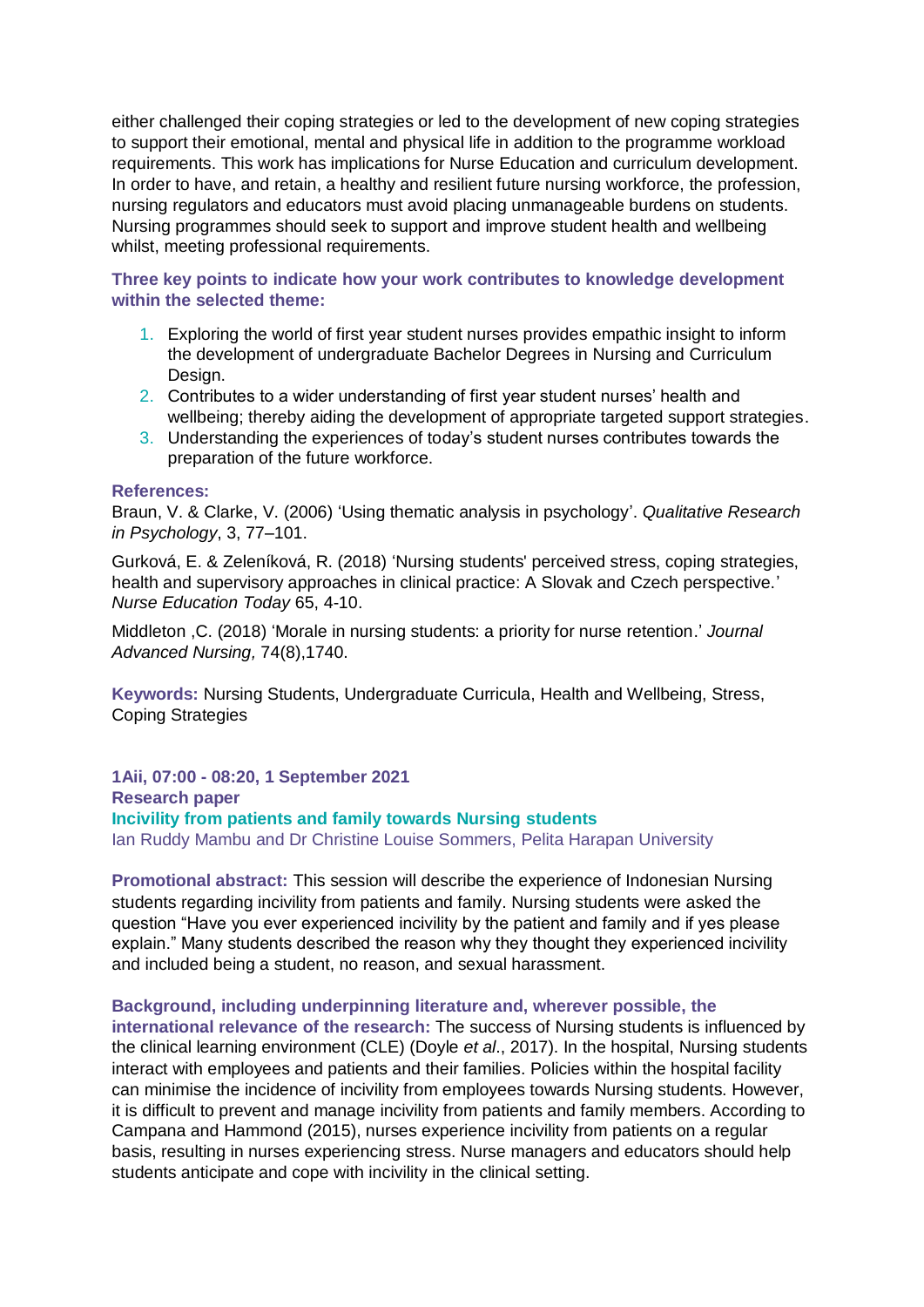**Aim(s) and/or research question(s)/research hypothesis(es):** The purpose of this presentation is to identify the incidence of incivility from patients and family towards Indonesian Baccalaureate Nursing students and to describe their experience regarding incivility within the clinical learning environment (CLE).

**Research methodology/research design, any ethical issues, and methods of data collection and analysis:** The Nursing students' descriptions of their experiences of incivility from patients and family was analysed using content analysis. Students in a Baccalaureate Nursing program in Indonesia were invited to participate in completing an electronic survey that included the open-ended question. Several (23%) of the Nursing students indicated they had experienced incivility. Each response was translated from Indonesian to English and the English translation was then reviewed with the Indonesian. Each translated English response was reviewed to identify codes. The responses and codes were reviewed and revised as needed. If any questions about the coding, the original Indonesian response was reviewed.

**Key findings and recommendations:** The following themes emerged from the content analysis of the responses from the Nursing students as they described their experience dealing with incivility from patients and family: students experienced incivility for no specific reason; students experienced incivility because they are a student; students experienced incivility because of their lack of abilities; and students experienced incivility as a type of sexual harassment. Specific examples will be shared. The findings of this study can improve understanding of incivility from patients and family towards Nursing students. An improved understanding of incivility among patients and family in Indonesia may assist hospital management, educators in the hospital and academic settings to design a safe learning environment that can prevent and/or manage incivility from patients and family towards nurses and Nursing students. Additional research is needed to better explore which policies and interventions could prevent or manage incivility from patients and families in the Indonesian context.

#### **Three key points to indicate how your work contributes to knowledge development within the selected theme:**

- 1. A program about managing incivility from patients and families within the educational institution may enable Nursing students to better respond and cope with incivility.
- 2. Indonesian culture may influence the incidence and perception of incivility from patients and families towards Nursing students.
- 3. Content analysis is a useful methodology in analysing a single open-ended question as part of a survey.

#### **References:**

Campana, K.L. & Hammoud*, S.* (2015) 'Incivility from patients and their families: Can organisational justice protect nurses from burnout?' *Journal of Nursing Management*, 23(6), 716–725. Available at <https://doi.org/10.1111/jonm.12201>

Doyle, K., Sainsbury, K., Cleary, S., Parkinson, L., Vindigni, D., McGrath, I. & Cruickshank M. (2017) 'Happy to help/happy to be here: Identifying components of successful clinical placements for undergraduate nursing students.' *Nurse Education Today*, 49, 27–32. Available at: [http://dx.doi.org/10.1016/j.nedt.2016.11.001.](http://dx.doi.org/10.1016/j.nedt.2016.11.001)

**Keywords:** Incivility, Nursing Student, Nursing Education, Patient, Family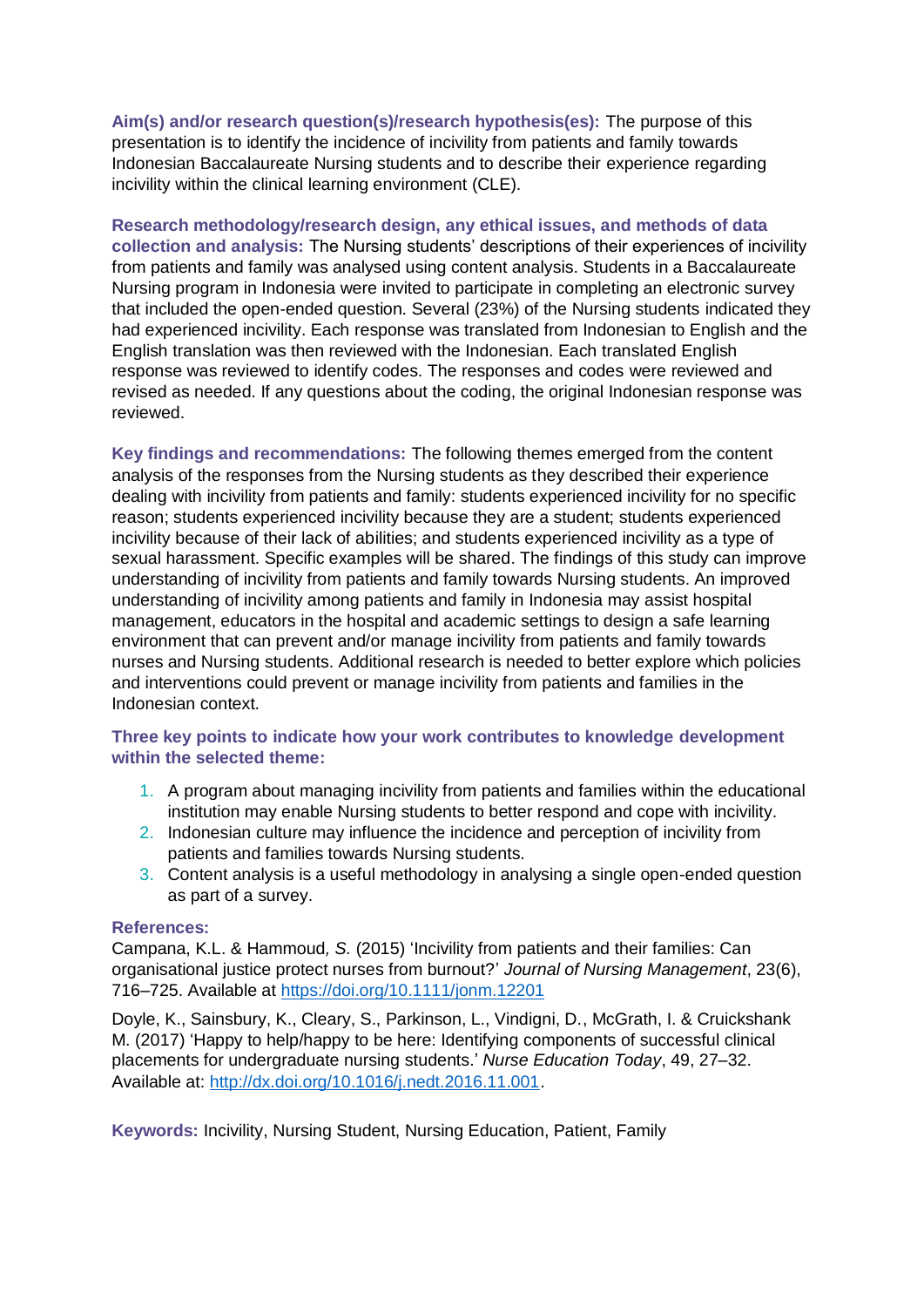#### **1Aiii, 07:00 - 08:20, 1 September 2021 Innovation paper Creating accessible education in Paediatric Physiotherapy** Dr Jane Simmonds, University College London

**Promotional abstract:** The first two decades of life are characterised by rapid growth and significant changes in physical, social and psychological development and as such require physiotherapists to have specialised education to ensure optimal treatment. Worldwide, paediatric content in Pre-Registration Physiotherapy programmes is limited and therefore physiotherapists rely on post-qualification courses to upskill and prepare for working with children. This session will present the development, delivery and evaluation of an innovative, accessible continuing professional development course designed to meet the needs of physiotherapists across the globe.

**Background, context and evidence base for the innovation, including, where possible, its international relevance:** The first two decades of life are characterised by rapid growth and significant changes in physical, social and psychological development (WHO, 2007) and as such require physiotherapists to have specialised education to ensure optimal treatment. Worldwide, paediatric content in Pre-Registration Physiotherapy programmes is limited and therefore physiotherapists rely on post-qualification courses to upskill and prepare for working with children. However, there is a lack of accessible and affordable courses. Furthermore, while University College London is one of a few institutions to offer MSc Advanced Paediatric Physiotherapy programmes, many international applicants have insufficient foundation knowledge to enable them to succeed on the course.

**Aim/focus of the innovation:** To meet these needs, a team of physiotherapy educators at UCL obtained a grant with the aim of developing an accessible evidence-based Foundation course in Paediatric Physiotherapy for graduate physiotherapists wanting to work with children. The focus was on a course that participants could assess independently to suit their own lifestyle and geographical location and built in a modular system to optimise flexibility. A further aim was to facilitate an access route to Masters-level specialist education.

**Implementation of the innovation:** Using the UCLeXtend virtual learning platform (VLP), the team created an innovative self-paced evidence-based course comprising four modules which are delivered online using interactive learning tools H5P (Singleton & Carlton, 2020) and Articulate Storyline (Hadza *et al*., 2020). Case-based interactive webinars are delivered on a regular basis for course participants to assist the application of knowledge to practice. The course was launched in January 2020 with a rolling intake. Students have access to modules for 16 weeks and are assessed by multiple choice tests. Additionally, students submit reflective statements about how the course has impacted their learning and practice before obtaining certificates.

**Methods used to assess the innovation:** Demographic metrics and frequency of course access were collected via the eXtend VLP and analysed using descriptive statistics. Thematic analysis was used to analyse the reflective pro-forma content. Course feedback and evaluation from participants was obtained via an online questionnaire. Closed questions were analysed with descriptive statistics and content analysis was used to analyse the open text questions.

**Key findings:** Since January 2020, 98 physiotherapists have enrolled on the course from 16 countries in five continents, Europe, North America, Australia, Asia and Africa. Seventy-two